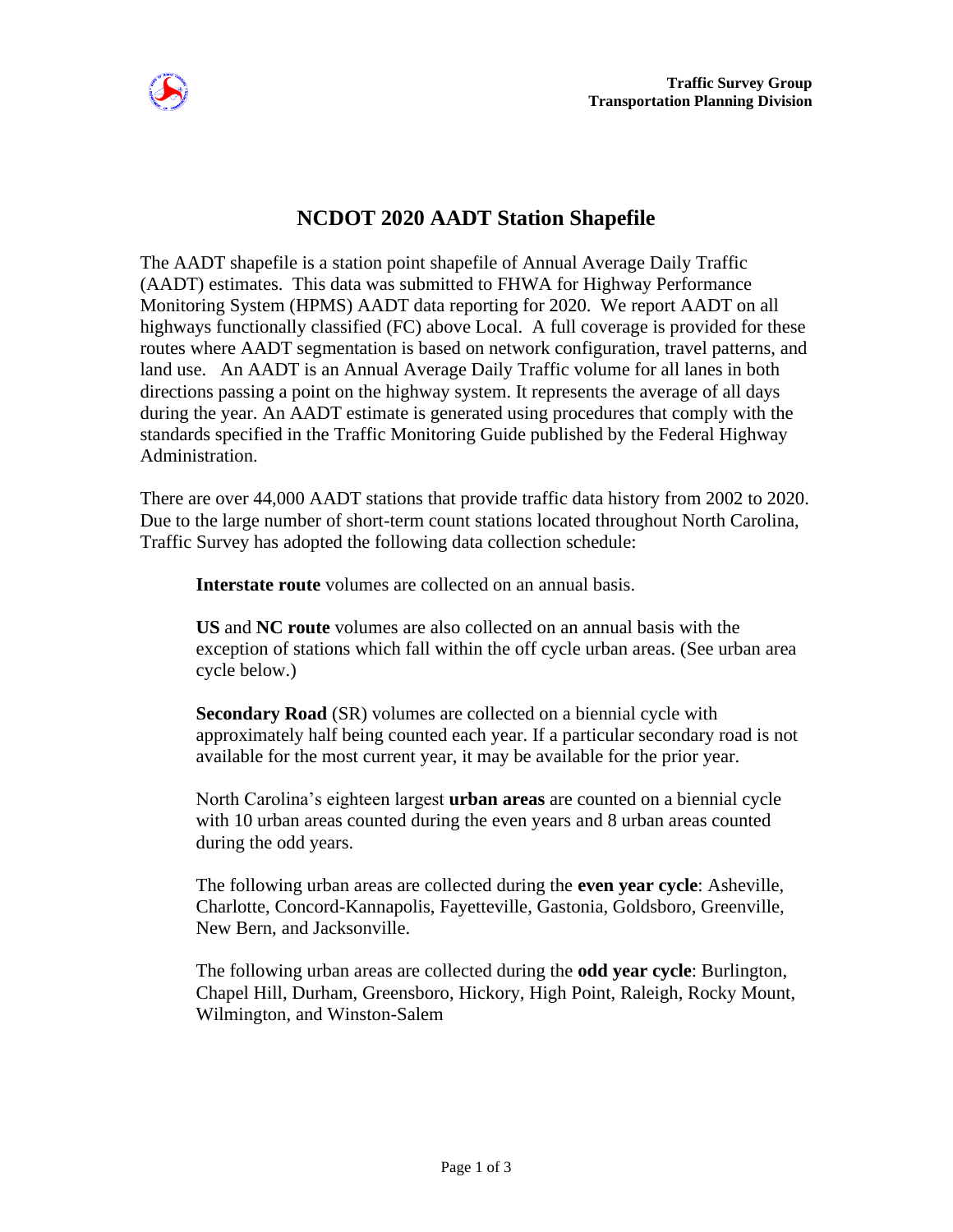

The points in this file were digitized referencing the NCDOT Linear Referencing System (LRS). They are based on GPS data collected on the side of the road when counters are installed but are digitized on road centerlines. The referencing provided is based on the 2021 Quarter 1 publication of the NCDOT LRS. Some differences will be found when using different quarterly publications with this data set.

The data provided is seasonally factored to an estimate of an annual average of daily traffic. *All AADT are count based estimates and no growth factored estimates are included in the table.* The statistics provided are:

**CollCYCLE:** The collection cycle for which the identified station is collected:

- $O = Odd$  year collection cycle
- $E =$  Even year collection cycle
- $A =$  Annual collection cycle
- **LRS** ID: The 11-digit route number is a route naming convention used by NCDOT for our Linear Route System (LRS). See the GIS Data Layers web page for further details: [https://connect.ncdot.gov/resources/gis/pages/gis-data-layers.aspx.](https://connect.ncdot.gov/resources/gis/pages/gis-data-layers.aspx) This route number may also be reference to as Route ID.

**LocationID:** Traffic Survey's 10-digit unique station identifier

Digits 1-3 is the county code beginning with 001 and ending with 100

Digits 4-10 is the station number for the indicated county

**COUNTY:** County Name

**ROUTE:** Numbered route identifier, or local name if not State maintained

**LOCATION:** Description of the station location

- **RTE\_CLS:** Route classification
	- $1 =$ Interstate Route
	- $2 =$  US Route
	- $3 = NC$  Route
	- $4 =$  Secondary Route (SR)
	- $5 =$ Local Route

**AADT\_2002:** Estimated Annual Average Daily Traffic in vehicles per day for 2002 **AADT** 2003: Estimated Annual Average Daily Traffic in vehicles per day for 2003 **AADT\_2004:** Estimated Annual Average Daily Traffic in vehicles per day for 2004 **AADT\_2005:** Estimated Annual Average Daily Traffic in vehicles per day for 2005 **AADT** 2006: Estimated Annual Average Daily Traffic in vehicles per day for 2006 **AADT\_2007:** Estimated Annual Average Daily Traffic in vehicles per day for 2007 **AADT\_2008:** Estimated Annual Average Daily Traffic in vehicles per day for 2008 **AADT\_2009:** Estimated Annual Average Daily Traffic in vehicles per day for 2009 **AADT\_2010:** Estimated Annual Average Daily Traffic in vehicles per day for 2010 **AADT\_2011:** Estimated Annual Average Daily Traffic in vehicles per day for 2011 **AADT\_2012:** Estimated Annual Average Daily Traffic in vehicles per day for 2012 **AADT** 2013: Estimated Annual Average Daily Traffic in vehicles per day for 2013 **AADT\_2014:** Estimated Annual Average Daily Traffic in vehicles per day for 2014 **AADT\_2015:** Estimated Annual Average Daily Traffic in vehicles per day for 2015